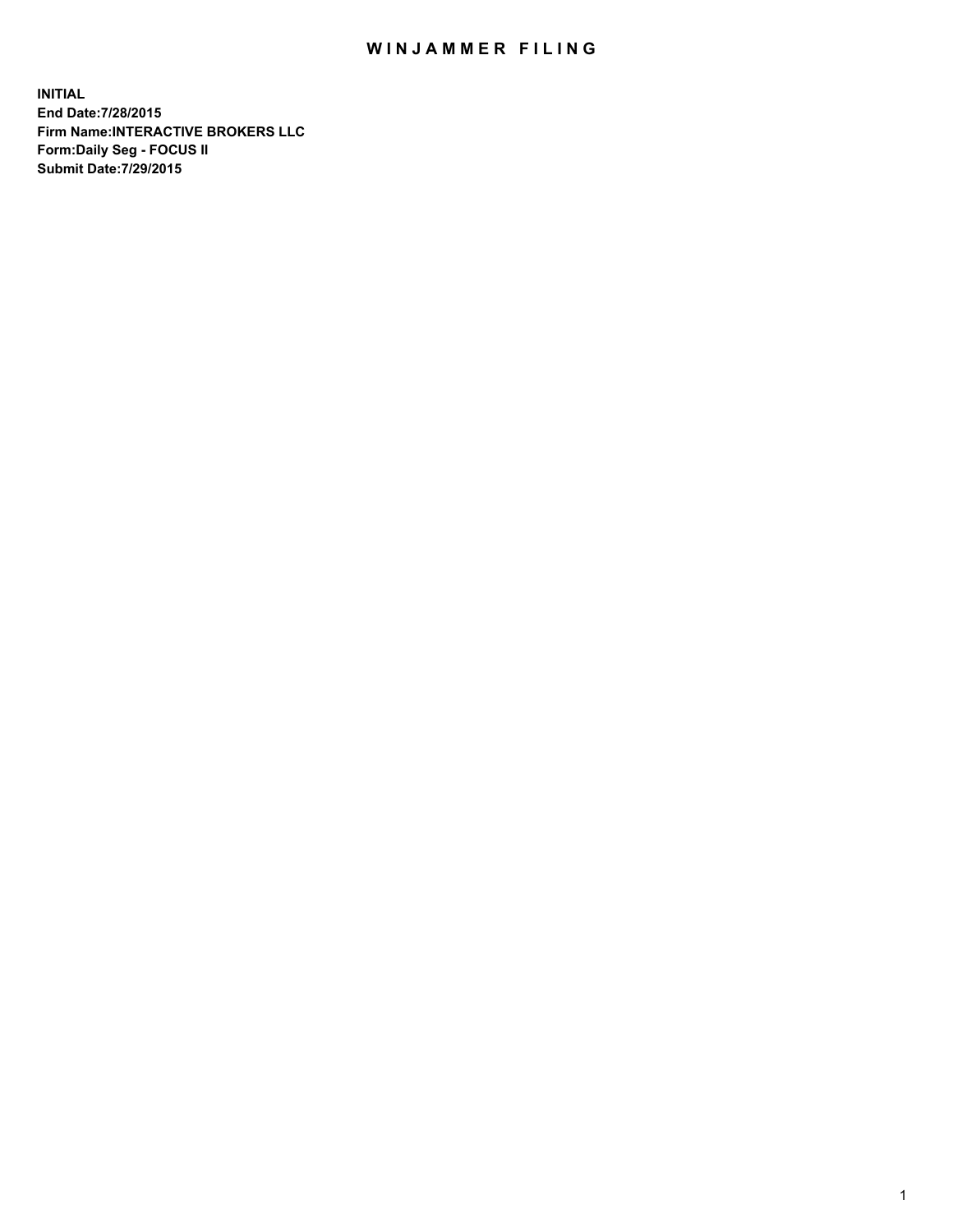## **INITIAL End Date:7/28/2015 Firm Name:INTERACTIVE BROKERS LLC Form:Daily Seg - FOCUS II Submit Date:7/29/2015 Daily Segregation - Cover Page**

| Name of Company<br><b>Contact Name</b><br><b>Contact Phone Number</b><br><b>Contact Email Address</b>                                                                                                                                                                                                                          | <b>INTERACTIVE BROKERS LLC</b><br><b>Michael Ellman</b><br>203-422-8926<br>mellman@interactivebrokers.co<br>$m$ |
|--------------------------------------------------------------------------------------------------------------------------------------------------------------------------------------------------------------------------------------------------------------------------------------------------------------------------------|-----------------------------------------------------------------------------------------------------------------|
| FCM's Customer Segregated Funds Residual Interest Target (choose one):<br>a. Minimum dollar amount: ; or<br>b. Minimum percentage of customer segregated funds required:% ; or<br>c. Dollar amount range between: and; or<br>d. Percentage range of customer segregated funds required between: % and %.                       | $\overline{\mathbf{0}}$<br>0<br>155,000,000 245,000,000<br>00                                                   |
| FCM's Customer Secured Amount Funds Residual Interest Target (choose one):<br>a. Minimum dollar amount: ; or<br>b. Minimum percentage of customer secured funds required:%; or<br>c. Dollar amount range between: and; or<br>d. Percentage range of customer secured funds required between: % and %.                          | $\overline{\mathbf{0}}$<br>0<br>80,000,000 120,000,000<br>0 <sub>0</sub>                                        |
| FCM's Cleared Swaps Customer Collateral Residual Interest Target (choose one):<br>a. Minimum dollar amount: ; or<br>b. Minimum percentage of cleared swaps customer collateral required:% ; or<br>c. Dollar amount range between: and; or<br>d. Percentage range of cleared swaps customer collateral required between:% and%. | $\overline{\mathbf{0}}$<br>$\underline{\mathbf{0}}$<br>0 <sub>0</sub><br>0 <sub>0</sub>                         |

Attach supporting documents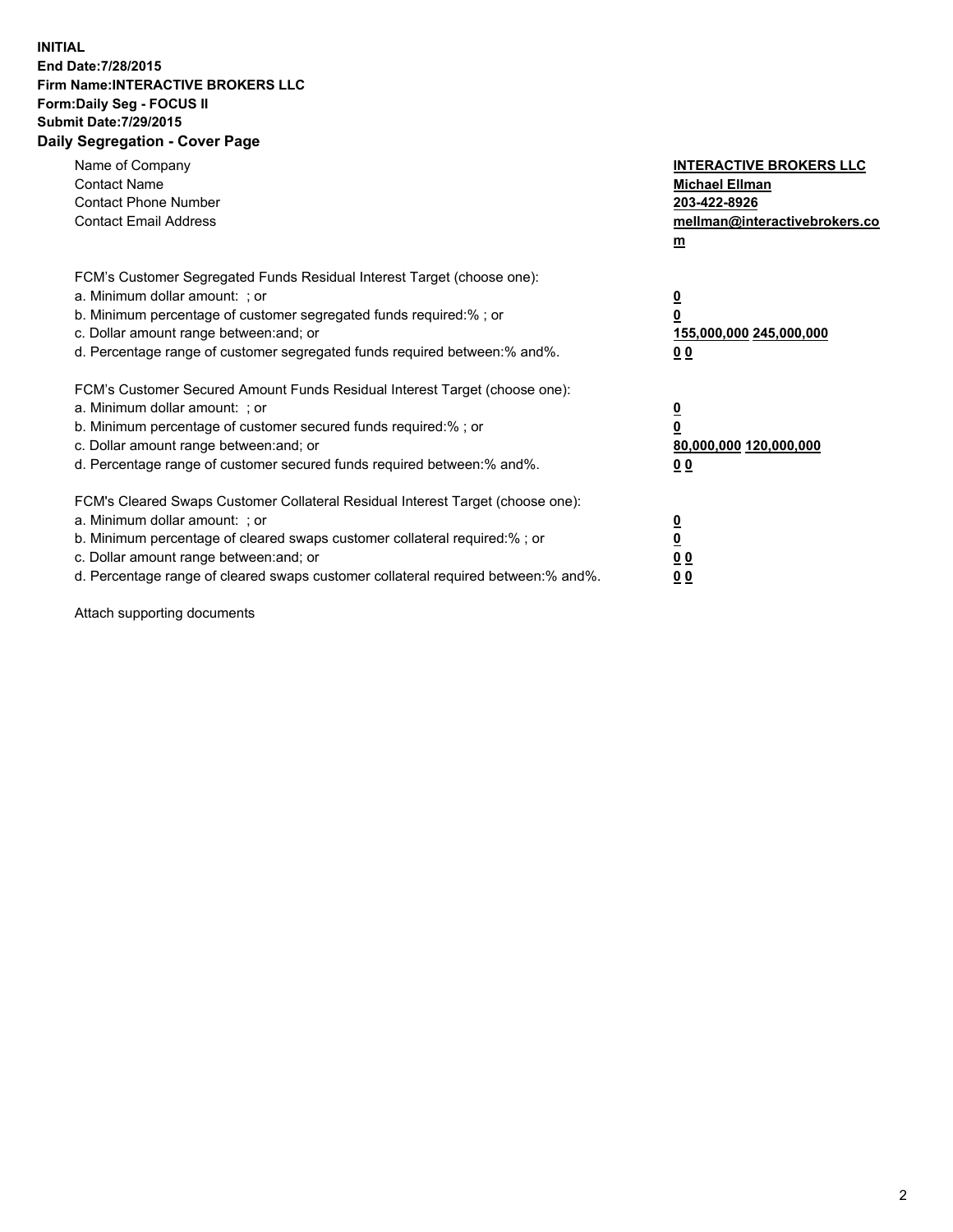## **INITIAL End Date:7/28/2015 Firm Name:INTERACTIVE BROKERS LLC Form:Daily Seg - FOCUS II Submit Date:7/29/2015 Daily Segregation - Secured Amounts**

| Dany Ocgregation - Oceanea Amounts                                                        |                                                                                                                                                                                                                                                                                                                                                                                                                                                                                                                                                                                                                                                                                                                                                                                                                                                                                                                                                                                                                                                                                                                                                                                                                                                                                                                                                                                                                                                                                                                                                                                                                                                                                                                                                                                                                                                                                         |
|-------------------------------------------------------------------------------------------|-----------------------------------------------------------------------------------------------------------------------------------------------------------------------------------------------------------------------------------------------------------------------------------------------------------------------------------------------------------------------------------------------------------------------------------------------------------------------------------------------------------------------------------------------------------------------------------------------------------------------------------------------------------------------------------------------------------------------------------------------------------------------------------------------------------------------------------------------------------------------------------------------------------------------------------------------------------------------------------------------------------------------------------------------------------------------------------------------------------------------------------------------------------------------------------------------------------------------------------------------------------------------------------------------------------------------------------------------------------------------------------------------------------------------------------------------------------------------------------------------------------------------------------------------------------------------------------------------------------------------------------------------------------------------------------------------------------------------------------------------------------------------------------------------------------------------------------------------------------------------------------------|
| Foreign Futures and Foreign Options Secured Amounts                                       |                                                                                                                                                                                                                                                                                                                                                                                                                                                                                                                                                                                                                                                                                                                                                                                                                                                                                                                                                                                                                                                                                                                                                                                                                                                                                                                                                                                                                                                                                                                                                                                                                                                                                                                                                                                                                                                                                         |
| Amount required to be set aside pursuant to law, rule or regulation of a foreign          | $0$ [7305]                                                                                                                                                                                                                                                                                                                                                                                                                                                                                                                                                                                                                                                                                                                                                                                                                                                                                                                                                                                                                                                                                                                                                                                                                                                                                                                                                                                                                                                                                                                                                                                                                                                                                                                                                                                                                                                                              |
| government or a rule of a self-regulatory organization authorized thereunder              |                                                                                                                                                                                                                                                                                                                                                                                                                                                                                                                                                                                                                                                                                                                                                                                                                                                                                                                                                                                                                                                                                                                                                                                                                                                                                                                                                                                                                                                                                                                                                                                                                                                                                                                                                                                                                                                                                         |
| Net ledger balance - Foreign Futures and Foreign Option Trading - All Customers           |                                                                                                                                                                                                                                                                                                                                                                                                                                                                                                                                                                                                                                                                                                                                                                                                                                                                                                                                                                                                                                                                                                                                                                                                                                                                                                                                                                                                                                                                                                                                                                                                                                                                                                                                                                                                                                                                                         |
| A. Cash                                                                                   | 407,321,736 [7315]                                                                                                                                                                                                                                                                                                                                                                                                                                                                                                                                                                                                                                                                                                                                                                                                                                                                                                                                                                                                                                                                                                                                                                                                                                                                                                                                                                                                                                                                                                                                                                                                                                                                                                                                                                                                                                                                      |
| B. Securities (at market)                                                                 | $0$ [7317]                                                                                                                                                                                                                                                                                                                                                                                                                                                                                                                                                                                                                                                                                                                                                                                                                                                                                                                                                                                                                                                                                                                                                                                                                                                                                                                                                                                                                                                                                                                                                                                                                                                                                                                                                                                                                                                                              |
| Net unrealized profit (loss) in open futures contracts traded on a foreign board of trade | $-3,765,414$ [7325]                                                                                                                                                                                                                                                                                                                                                                                                                                                                                                                                                                                                                                                                                                                                                                                                                                                                                                                                                                                                                                                                                                                                                                                                                                                                                                                                                                                                                                                                                                                                                                                                                                                                                                                                                                                                                                                                     |
| Exchange traded options                                                                   |                                                                                                                                                                                                                                                                                                                                                                                                                                                                                                                                                                                                                                                                                                                                                                                                                                                                                                                                                                                                                                                                                                                                                                                                                                                                                                                                                                                                                                                                                                                                                                                                                                                                                                                                                                                                                                                                                         |
| a. Market value of open option contracts purchased on a foreign board of trade            | 37,652 [7335]                                                                                                                                                                                                                                                                                                                                                                                                                                                                                                                                                                                                                                                                                                                                                                                                                                                                                                                                                                                                                                                                                                                                                                                                                                                                                                                                                                                                                                                                                                                                                                                                                                                                                                                                                                                                                                                                           |
|                                                                                           | -113,286 [7337]                                                                                                                                                                                                                                                                                                                                                                                                                                                                                                                                                                                                                                                                                                                                                                                                                                                                                                                                                                                                                                                                                                                                                                                                                                                                                                                                                                                                                                                                                                                                                                                                                                                                                                                                                                                                                                                                         |
|                                                                                           | 403,480,688 [7345]                                                                                                                                                                                                                                                                                                                                                                                                                                                                                                                                                                                                                                                                                                                                                                                                                                                                                                                                                                                                                                                                                                                                                                                                                                                                                                                                                                                                                                                                                                                                                                                                                                                                                                                                                                                                                                                                      |
|                                                                                           | 166,488 [7351]                                                                                                                                                                                                                                                                                                                                                                                                                                                                                                                                                                                                                                                                                                                                                                                                                                                                                                                                                                                                                                                                                                                                                                                                                                                                                                                                                                                                                                                                                                                                                                                                                                                                                                                                                                                                                                                                          |
| Less: amount offset by customer owned securities                                          | 0 [7352] 166,488 [7354]                                                                                                                                                                                                                                                                                                                                                                                                                                                                                                                                                                                                                                                                                                                                                                                                                                                                                                                                                                                                                                                                                                                                                                                                                                                                                                                                                                                                                                                                                                                                                                                                                                                                                                                                                                                                                                                                 |
|                                                                                           | 403,647,176 [7355]                                                                                                                                                                                                                                                                                                                                                                                                                                                                                                                                                                                                                                                                                                                                                                                                                                                                                                                                                                                                                                                                                                                                                                                                                                                                                                                                                                                                                                                                                                                                                                                                                                                                                                                                                                                                                                                                      |
|                                                                                           |                                                                                                                                                                                                                                                                                                                                                                                                                                                                                                                                                                                                                                                                                                                                                                                                                                                                                                                                                                                                                                                                                                                                                                                                                                                                                                                                                                                                                                                                                                                                                                                                                                                                                                                                                                                                                                                                                         |
|                                                                                           | 403,647,176 [7360]                                                                                                                                                                                                                                                                                                                                                                                                                                                                                                                                                                                                                                                                                                                                                                                                                                                                                                                                                                                                                                                                                                                                                                                                                                                                                                                                                                                                                                                                                                                                                                                                                                                                                                                                                                                                                                                                      |
| 6.                                                                                        |                                                                                                                                                                                                                                                                                                                                                                                                                                                                                                                                                                                                                                                                                                                                                                                                                                                                                                                                                                                                                                                                                                                                                                                                                                                                                                                                                                                                                                                                                                                                                                                                                                                                                                                                                                                                                                                                                         |
|                                                                                           |                                                                                                                                                                                                                                                                                                                                                                                                                                                                                                                                                                                                                                                                                                                                                                                                                                                                                                                                                                                                                                                                                                                                                                                                                                                                                                                                                                                                                                                                                                                                                                                                                                                                                                                                                                                                                                                                                         |
|                                                                                           |                                                                                                                                                                                                                                                                                                                                                                                                                                                                                                                                                                                                                                                                                                                                                                                                                                                                                                                                                                                                                                                                                                                                                                                                                                                                                                                                                                                                                                                                                                                                                                                                                                                                                                                                                                                                                                                                                         |
|                                                                                           | 278 [7500]                                                                                                                                                                                                                                                                                                                                                                                                                                                                                                                                                                                                                                                                                                                                                                                                                                                                                                                                                                                                                                                                                                                                                                                                                                                                                                                                                                                                                                                                                                                                                                                                                                                                                                                                                                                                                                                                              |
|                                                                                           | 0 [7520] 278 [7530]                                                                                                                                                                                                                                                                                                                                                                                                                                                                                                                                                                                                                                                                                                                                                                                                                                                                                                                                                                                                                                                                                                                                                                                                                                                                                                                                                                                                                                                                                                                                                                                                                                                                                                                                                                                                                                                                     |
|                                                                                           |                                                                                                                                                                                                                                                                                                                                                                                                                                                                                                                                                                                                                                                                                                                                                                                                                                                                                                                                                                                                                                                                                                                                                                                                                                                                                                                                                                                                                                                                                                                                                                                                                                                                                                                                                                                                                                                                                         |
|                                                                                           | 437,848,846 [7540]                                                                                                                                                                                                                                                                                                                                                                                                                                                                                                                                                                                                                                                                                                                                                                                                                                                                                                                                                                                                                                                                                                                                                                                                                                                                                                                                                                                                                                                                                                                                                                                                                                                                                                                                                                                                                                                                      |
|                                                                                           | 0 [7560] 437,848,846 [7570]                                                                                                                                                                                                                                                                                                                                                                                                                                                                                                                                                                                                                                                                                                                                                                                                                                                                                                                                                                                                                                                                                                                                                                                                                                                                                                                                                                                                                                                                                                                                                                                                                                                                                                                                                                                                                                                             |
|                                                                                           |                                                                                                                                                                                                                                                                                                                                                                                                                                                                                                                                                                                                                                                                                                                                                                                                                                                                                                                                                                                                                                                                                                                                                                                                                                                                                                                                                                                                                                                                                                                                                                                                                                                                                                                                                                                                                                                                                         |
|                                                                                           | $0$ [7580]                                                                                                                                                                                                                                                                                                                                                                                                                                                                                                                                                                                                                                                                                                                                                                                                                                                                                                                                                                                                                                                                                                                                                                                                                                                                                                                                                                                                                                                                                                                                                                                                                                                                                                                                                                                                                                                                              |
|                                                                                           | $0$ [7590]                                                                                                                                                                                                                                                                                                                                                                                                                                                                                                                                                                                                                                                                                                                                                                                                                                                                                                                                                                                                                                                                                                                                                                                                                                                                                                                                                                                                                                                                                                                                                                                                                                                                                                                                                                                                                                                                              |
|                                                                                           | $0$ [7600]                                                                                                                                                                                                                                                                                                                                                                                                                                                                                                                                                                                                                                                                                                                                                                                                                                                                                                                                                                                                                                                                                                                                                                                                                                                                                                                                                                                                                                                                                                                                                                                                                                                                                                                                                                                                                                                                              |
|                                                                                           | $0$ [7610]                                                                                                                                                                                                                                                                                                                                                                                                                                                                                                                                                                                                                                                                                                                                                                                                                                                                                                                                                                                                                                                                                                                                                                                                                                                                                                                                                                                                                                                                                                                                                                                                                                                                                                                                                                                                                                                                              |
|                                                                                           | 0 [7615] 0 [7620]                                                                                                                                                                                                                                                                                                                                                                                                                                                                                                                                                                                                                                                                                                                                                                                                                                                                                                                                                                                                                                                                                                                                                                                                                                                                                                                                                                                                                                                                                                                                                                                                                                                                                                                                                                                                                                                                       |
|                                                                                           |                                                                                                                                                                                                                                                                                                                                                                                                                                                                                                                                                                                                                                                                                                                                                                                                                                                                                                                                                                                                                                                                                                                                                                                                                                                                                                                                                                                                                                                                                                                                                                                                                                                                                                                                                                                                                                                                                         |
|                                                                                           | $0$ [7640]                                                                                                                                                                                                                                                                                                                                                                                                                                                                                                                                                                                                                                                                                                                                                                                                                                                                                                                                                                                                                                                                                                                                                                                                                                                                                                                                                                                                                                                                                                                                                                                                                                                                                                                                                                                                                                                                              |
|                                                                                           | $0$ [7650]                                                                                                                                                                                                                                                                                                                                                                                                                                                                                                                                                                                                                                                                                                                                                                                                                                                                                                                                                                                                                                                                                                                                                                                                                                                                                                                                                                                                                                                                                                                                                                                                                                                                                                                                                                                                                                                                              |
|                                                                                           | $0$ [7660]                                                                                                                                                                                                                                                                                                                                                                                                                                                                                                                                                                                                                                                                                                                                                                                                                                                                                                                                                                                                                                                                                                                                                                                                                                                                                                                                                                                                                                                                                                                                                                                                                                                                                                                                                                                                                                                                              |
|                                                                                           | $0$ [7670]                                                                                                                                                                                                                                                                                                                                                                                                                                                                                                                                                                                                                                                                                                                                                                                                                                                                                                                                                                                                                                                                                                                                                                                                                                                                                                                                                                                                                                                                                                                                                                                                                                                                                                                                                                                                                                                                              |
|                                                                                           | 0 [7675] 0 [7680]                                                                                                                                                                                                                                                                                                                                                                                                                                                                                                                                                                                                                                                                                                                                                                                                                                                                                                                                                                                                                                                                                                                                                                                                                                                                                                                                                                                                                                                                                                                                                                                                                                                                                                                                                                                                                                                                       |
|                                                                                           |                                                                                                                                                                                                                                                                                                                                                                                                                                                                                                                                                                                                                                                                                                                                                                                                                                                                                                                                                                                                                                                                                                                                                                                                                                                                                                                                                                                                                                                                                                                                                                                                                                                                                                                                                                                                                                                                                         |
|                                                                                           | 119,066,940 [7700]                                                                                                                                                                                                                                                                                                                                                                                                                                                                                                                                                                                                                                                                                                                                                                                                                                                                                                                                                                                                                                                                                                                                                                                                                                                                                                                                                                                                                                                                                                                                                                                                                                                                                                                                                                                                                                                                      |
|                                                                                           | $0$ [7710]                                                                                                                                                                                                                                                                                                                                                                                                                                                                                                                                                                                                                                                                                                                                                                                                                                                                                                                                                                                                                                                                                                                                                                                                                                                                                                                                                                                                                                                                                                                                                                                                                                                                                                                                                                                                                                                                              |
|                                                                                           | -4,963,985 [7720]                                                                                                                                                                                                                                                                                                                                                                                                                                                                                                                                                                                                                                                                                                                                                                                                                                                                                                                                                                                                                                                                                                                                                                                                                                                                                                                                                                                                                                                                                                                                                                                                                                                                                                                                                                                                                                                                       |
|                                                                                           | 37,662 [7730]                                                                                                                                                                                                                                                                                                                                                                                                                                                                                                                                                                                                                                                                                                                                                                                                                                                                                                                                                                                                                                                                                                                                                                                                                                                                                                                                                                                                                                                                                                                                                                                                                                                                                                                                                                                                                                                                           |
|                                                                                           | -113,289 [7735] 114,027,328 [7740]                                                                                                                                                                                                                                                                                                                                                                                                                                                                                                                                                                                                                                                                                                                                                                                                                                                                                                                                                                                                                                                                                                                                                                                                                                                                                                                                                                                                                                                                                                                                                                                                                                                                                                                                                                                                                                                      |
|                                                                                           | 0 [7760]                                                                                                                                                                                                                                                                                                                                                                                                                                                                                                                                                                                                                                                                                                                                                                                                                                                                                                                                                                                                                                                                                                                                                                                                                                                                                                                                                                                                                                                                                                                                                                                                                                                                                                                                                                                                                                                                                |
|                                                                                           | $0$ [7765]                                                                                                                                                                                                                                                                                                                                                                                                                                                                                                                                                                                                                                                                                                                                                                                                                                                                                                                                                                                                                                                                                                                                                                                                                                                                                                                                                                                                                                                                                                                                                                                                                                                                                                                                                                                                                                                                              |
|                                                                                           | 551,876,452 [7770]                                                                                                                                                                                                                                                                                                                                                                                                                                                                                                                                                                                                                                                                                                                                                                                                                                                                                                                                                                                                                                                                                                                                                                                                                                                                                                                                                                                                                                                                                                                                                                                                                                                                                                                                                                                                                                                                      |
| Page 1 from Line 8)                                                                       | 148,229,276 [7380]                                                                                                                                                                                                                                                                                                                                                                                                                                                                                                                                                                                                                                                                                                                                                                                                                                                                                                                                                                                                                                                                                                                                                                                                                                                                                                                                                                                                                                                                                                                                                                                                                                                                                                                                                                                                                                                                      |
|                                                                                           | 80,000,000 [7780]                                                                                                                                                                                                                                                                                                                                                                                                                                                                                                                                                                                                                                                                                                                                                                                                                                                                                                                                                                                                                                                                                                                                                                                                                                                                                                                                                                                                                                                                                                                                                                                                                                                                                                                                                                                                                                                                       |
|                                                                                           | 68,229,276 [7785]                                                                                                                                                                                                                                                                                                                                                                                                                                                                                                                                                                                                                                                                                                                                                                                                                                                                                                                                                                                                                                                                                                                                                                                                                                                                                                                                                                                                                                                                                                                                                                                                                                                                                                                                                                                                                                                                       |
|                                                                                           | b. Market value of open contracts granted (sold) on a foreign board of trade<br>Net equity (deficit) (add lines 1.2. and 3.)<br>Account liquidating to a deficit and account with a debit balances - gross amount<br>Amount required to be set aside as the secured amount - Net Liquidating Equity<br>Method (add lines 4 and 5)<br>Greater of amount required to be set aside pursuant to foreign jurisdiction (above) or line<br>FUNDS DEPOSITED IN SEPARATE REGULATION 30.7 ACCOUNTS<br>Cash in banks<br>A. Banks located in the United States<br>B. Other banks qualified under Regulation 30.7<br>Securities<br>A. In safekeeping with banks located in the United States<br>B. In safekeeping with other banks qualified under Regulation 30.7<br>Equities with registered futures commission merchants<br>A. Cash<br><b>B.</b> Securities<br>C. Unrealized gain (loss) on open futures contracts<br>D. Value of long option contracts<br>E. Value of short option contracts<br>Amounts held by clearing organizations of foreign boards of trade<br>A. Cash<br><b>B.</b> Securities<br>C. Amount due to (from) clearing organization - daily variation<br>D. Value of long option contracts<br>E. Value of short option contracts<br>Amounts held by members of foreign boards of trade<br>A. Cash<br><b>B.</b> Securities<br>C. Unrealized gain (loss) on open futures contracts<br>D. Value of long option contracts<br>E. Value of short option contracts<br>Amounts with other depositories designated by a foreign board of trade<br>Segregated funds on hand<br>Total funds in separate section 30.7 accounts<br>Excess (deficiency) Set Aside for Secured Amount (subtract line 7 Secured Statement<br>Management Target Amount for Excess funds in separate section 30.7 accounts<br>Excess (deficiency) funds in separate 30.7 accounts over (under) Management Target |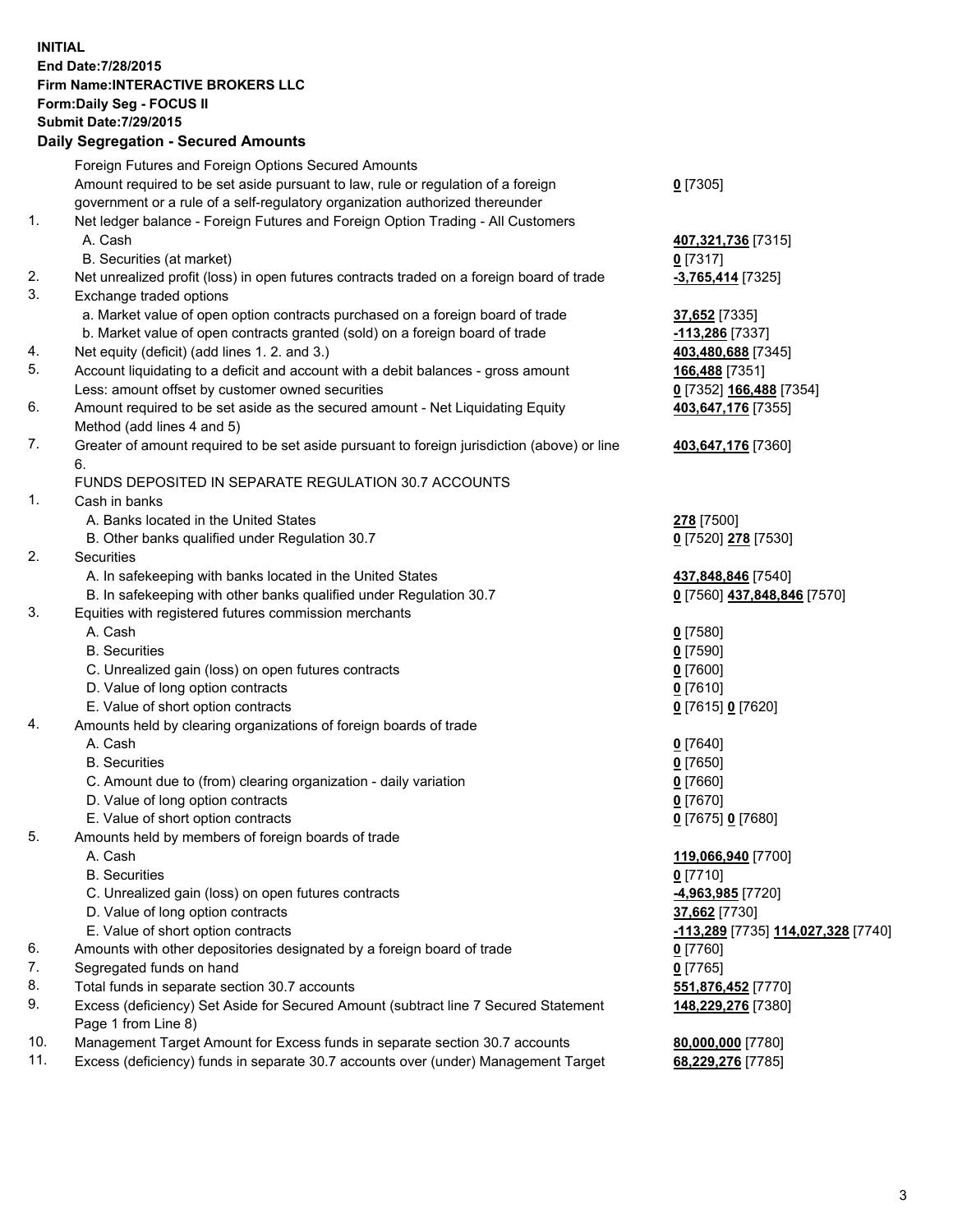**INITIAL End Date:7/28/2015 Firm Name:INTERACTIVE BROKERS LLC Form:Daily Seg - FOCUS II Submit Date:7/29/2015 Daily Segregation - Segregation Statement** SEGREGATION REQUIREMENTS(Section 4d(2) of the CEAct) 1. Net ledger balance A. Cash **2,696,744,024** [7010] B. Securities (at market) **0** [7020] 2. Net unrealized profit (loss) in open futures contracts traded on a contract market **-7,664,468** [7030] 3. Exchange traded options A. Add market value of open option contracts purchased on a contract market **78,152,213** [7032] B. Deduct market value of open option contracts granted (sold) on a contract market **-145,481,005** [7033] 4. Net equity (deficit) (add lines 1, 2 and 3) **2,621,750,764** [7040] 5. Accounts liquidating to a deficit and accounts with debit balances - gross amount **68,944** [7045] Less: amount offset by customer securities **0** [7047] **68,944** [7050] 6. Amount required to be segregated (add lines 4 and 5) **2,621,819,708** [7060] FUNDS IN SEGREGATED ACCOUNTS 7. Deposited in segregated funds bank accounts A. Cash **435,483,939** [7070] B. Securities representing investments of customers' funds (at market) **1,381,658,383** [7080] C. Securities held for particular customers or option customers in lieu of cash (at market) **0** [7090] 8. Margins on deposit with derivatives clearing organizations of contract markets A. Cash **19,810,687** [7100] B. Securities representing investments of customers' funds (at market) **99,177,347** [7110] C. Securities held for particular customers or option customers in lieu of cash (at market) **0** [7120] 9. Net settlement from (to) derivatives clearing organizations of contract markets **3,240,518** [7130] 10. Exchange traded options A. Value of open long option contracts **1,257,004** [7132] B. Value of open short option contracts **-3,597,741** [7133] 11. Net equities with other FCMs A. Net liquidating equity **-62,008,824** [7140] B. Securities representing investments of customers' funds (at market) **942,900,392** [7160] C. Securities held for particular customers or option customers in lieu of cash (at market) **0** [7170] 12. Segregated funds on hand **0** [7150] 13. Total amount in segregation (add lines 7 through 12) **2,817,921,705** [7180] 14. Excess (deficiency) funds in segregation (subtract line 6 from line 13) **196,101,997** [7190] 15. Management Target Amount for Excess funds in segregation **155,000,000** [7194]

16. Excess (deficiency) funds in segregation over (under) Management Target Amount Excess

**41,101,997** [7198]